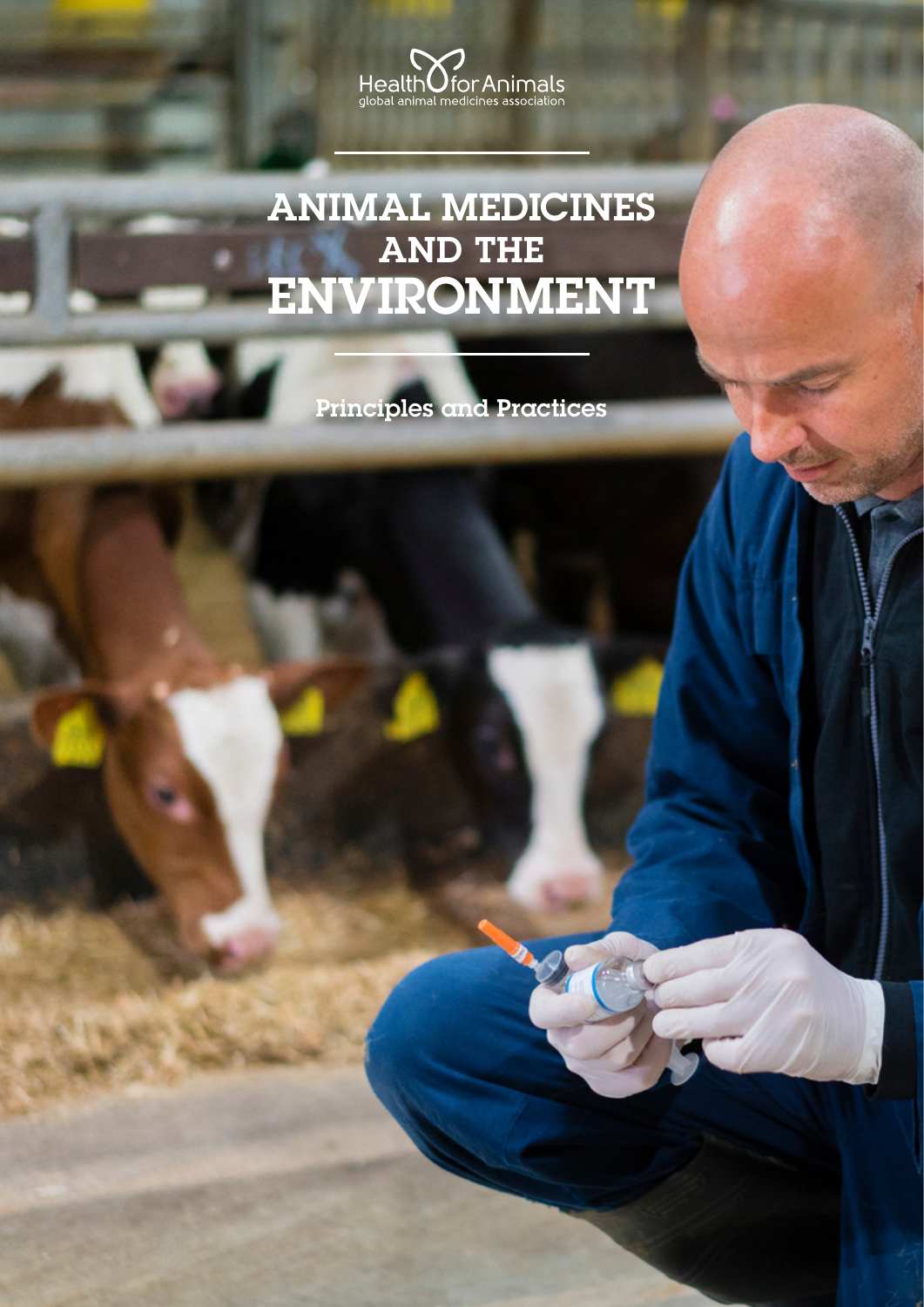# **Contents**

| Environmental Protection: A Collective Responsibility |
|-------------------------------------------------------|

This document was produced by HealthforAnimals, the global animal medicines association. HealthforAnimals represents the animal health sector: manufacturers of veterinary pharmaceuticals, vaccines and other animal health products throughout the world, as well as the associations that represent companies at national and regional levels. The terms 'Animal Health Industry,' 'Animal Health Sector,' and 'Animal Health Companies' in this document refer only to HealthforAnimals Members. HealthforAnimals does not speak for any companies outside our Membership, but encourages them to also follow the principles and practices outlined in this document. To learn more about HealthforAnimals, visit our website: www.HealthforAnimals.org.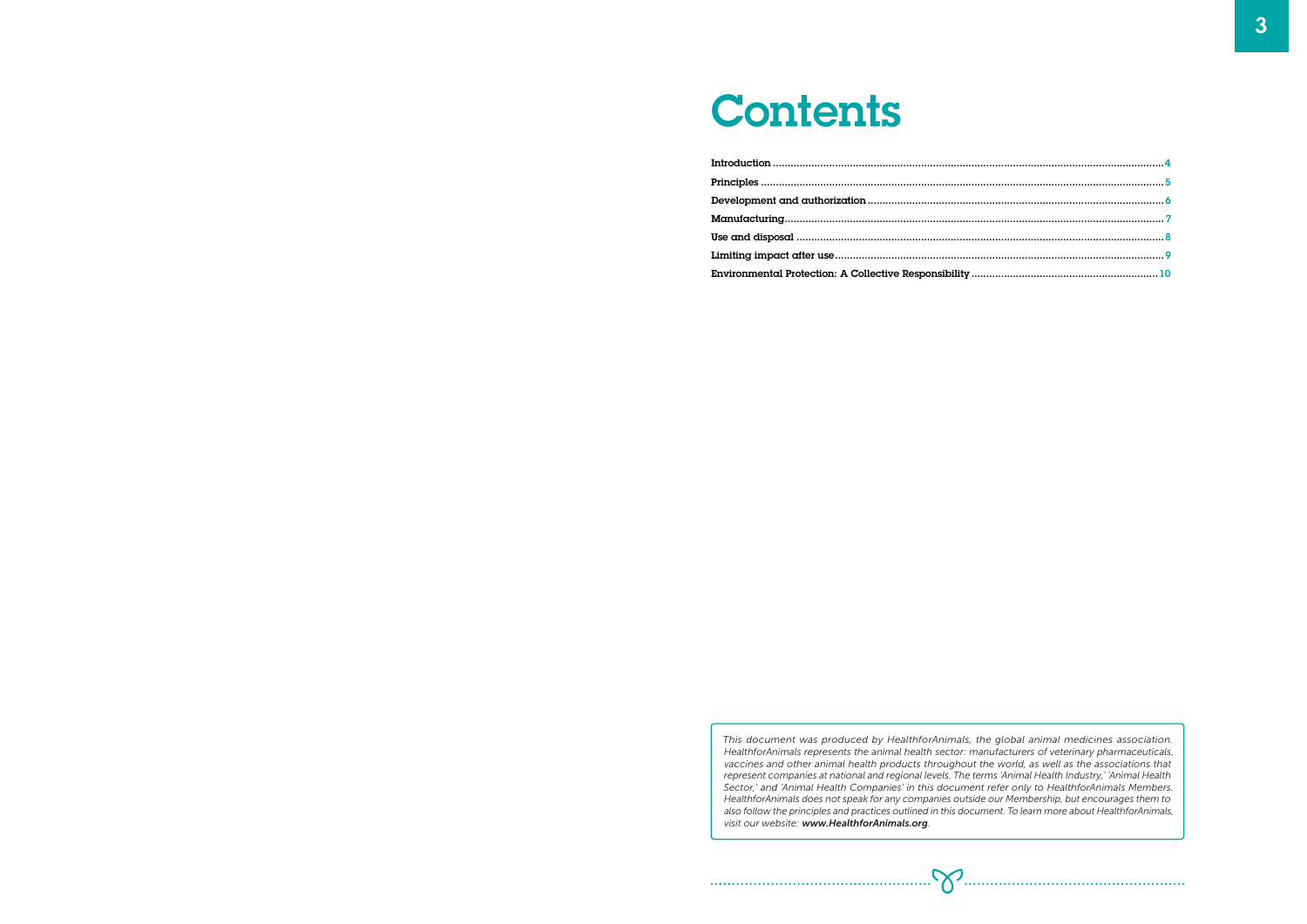## **Introduction**

Protecting our environment is essential for the long-term health of both people and animals. Many private and public actors are rightly paying more attention to the release of medicines into the environment. Managing emissions and limiting any potential environmental impacts will help achieve the Sustainable Development Goals (SDGs) focused on the environment – in particular Goals 6, 14 and 15: clean water and sanitation, life below water and on land.

#### Sustainable Development Goals



Animal health companies recognize that we have a fundamental role to play in environmental protection, alongside our mission to protect the health and welfare of animals.

The responsible use of vaccines, parasiticides, antibiotics and other products, coupled with good husbandry, biosecurity, and veterinary access can prevent and treat animal disease. This leads to more economically sustainable farms that contribute to food security, nutrition, food safety and economic growth, and healthy pets who can share our homes. It also continues progress towards SDGs such as no poverty, zero hunger and good health and well-being.

This cannot come at the expense of our environment. While animal medicine companies cannot take on this challenge alone, we are committed to collaboration with other stakeholders to better understand, measure and mitigate environmental impact.

Minimizing the impact of medicines on the environment requires action throughout the life cycle. Manufacturing plays a role, however, due to highly controlled conditions and processes, the potential for releases into the environment is generally very low in comparison to the use and disposal phases. Therefore, companies must work with and rely on others in the life cycle of a medicine to ensure responsible stewardship.

The following sections outline the four key considerations in the life-cycle of a medicine: Development and Authorization; Manufacturing; Use and Disposal; and Limiting Impact after Use.

Each section identifies how animal medicines companies are acting, while also highlighting areas where others can support better environmental protections. The final graphic, *Environmental Protection: A Collective Responsibility*, outlines this in clear detail.

## Principles

Animal health companies adhere to the following principles throughout the life-cycle of medicines:

- 1. We take a holistic OneHealth approach, carefully considering human, animal and environmental health.
- 2. We lead on product stewardship, taking responsibility where we can, throughout the product life-cycle – development, manufacture and use. We take risk-based measures to minimize impacts on target/nontarget organisms and to minimize potential negative impacts on the environment.
- 3. We support strong enforcement of rules/regulations and we operate in compliance with applicable laws, and in some cases go beyond. We measure our performance and strive to continuously improve.
- 4. We view the environment as a joint responsibility we have together with suppliers, distributors, animal owners, veterinarians, regulators and others. We work collaboratively with all to fill knowledge gaps.
- 5. We support transparency of relevant information throughout the product life-cycle.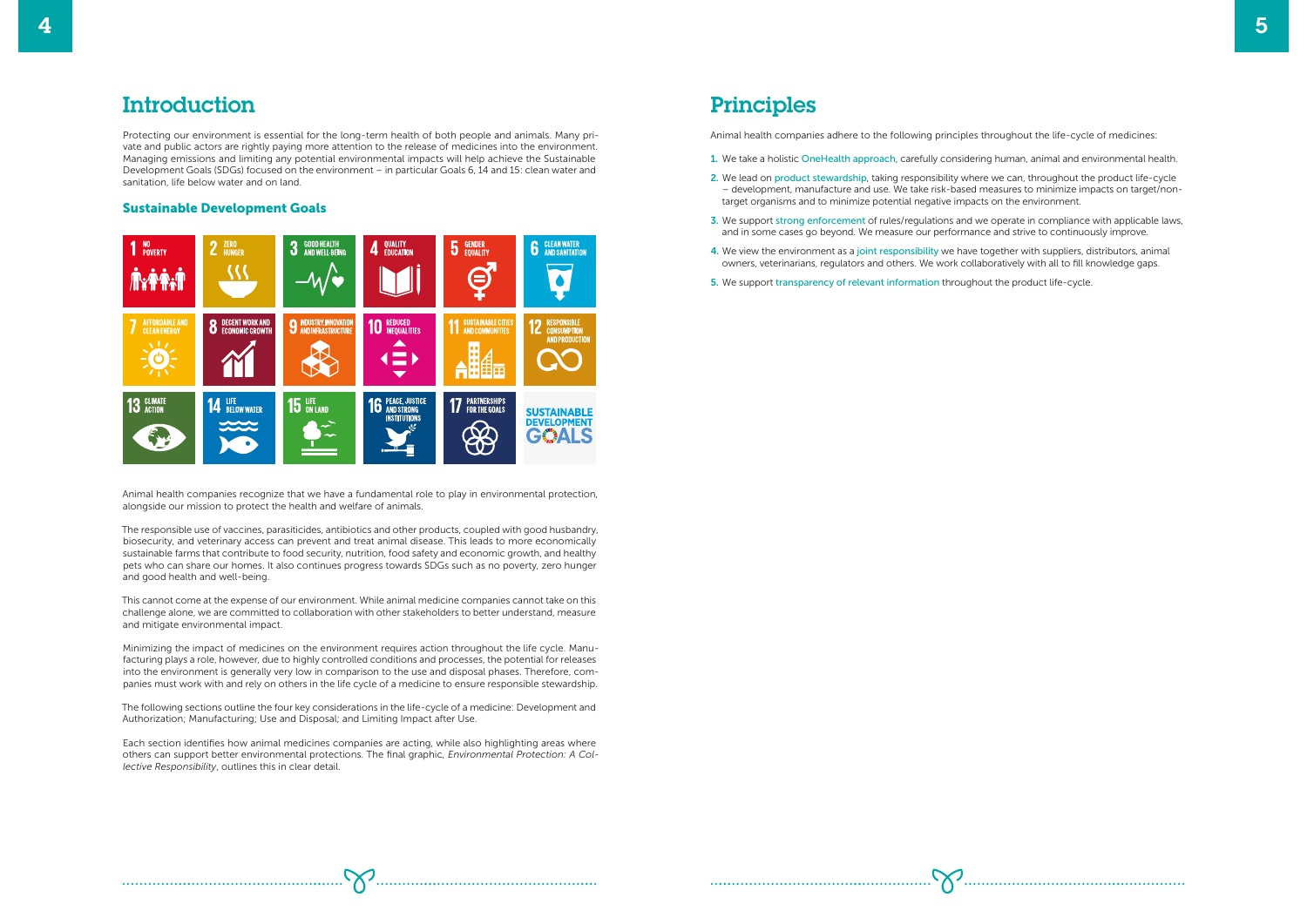The manufacturing of approved animal health products involves a complex global supply chain. In many cases, animal health companies have their own facilities where products are manufactured from start to finish. Products and/or active ingredients for products are also manufactured under contract by other companies, often called 'third parties.' For the animal health sector, this often happens in the same facilities where human health products are manufactured.

Third party production facilities, where animal health companies do not have direct operational control, must comply with detailed procedures and rules set out in legislation and regulation. These relate to worker safety, water and air use, waste disposal, etc. In most countries these facilities are carefully and regularly inspected by authorities and by the companies whose products are made there.

Significant manufacturing of active pharmaceutical ingredients (APIs) takes place in the Asia-Pacific region as well as in Central and South America. In some cases, there are reports on emissions of APIs in the effluents of some API manufacturing plants and adjacent rivers at unacceptably high concentrations. Efforts have been made, and continue to be made, to improve emission control at manufacturing facilities. Industry is minimizing residues of APIs in effluents emitted from their own manufacturing facilities using the most appropriate techniques, and expect their suppliers do the same. In many countries there is legislation in place which deals with industrial emissions. It is important that these facilities are compliant with strict environmental controls. Governments have the authority and responsibility to examine applications and issue or refuse permits for manufacturing sites that are not compliant.

#### Animal health industry practices related to manufacturing

- 1. Early in the development phase, animal health companies characterize relevant environmental properties of new potential products. This allows for selection of those substances and products that have lower potential impact on the environment.
- 2. Animal health companies comply with the stringent legal standards/requirements set by national and international health, animal and environmental regulatory agencies. As part of the authorization dossier, an environmental assessment that includes potential environmental impact, must be included in many constituencies.
- 3. Animal health companies' product labelling and information leaflets carry information on relevant environmental properties, which include proper use/disposal instructions warnings against improper use.
- 4. Animal health companies support transparency of environmental study end points by results being made publicly available by Authorities in the documents they publish setting out the basis for their decisions.
- 5. Animal health companies promote and contribute to international cooperation. The sector has worked for over 25 years together with leading regulators to establish VICH guidelines. The guidelines include consideration of environmental impacts.
- 6. Animal health companies are developing and funding a broader range of products/solutions, such as vaccines, digital tools, diagnostics, etc. leading to more targeted use of their products.

## **Manufacturing**

- 1. Animal health companies comply with stringent legal standards and requirements, including national and international laws regarding pollution and disposal.
- 2. Animal health companies ensure that protection of the environment in their supply chain is a priority. Examples include: embedding (longer-term) emission control expectations into supplier contracts; imposing supplier codes of conduct; including emission controls reviews into supplier audits; and providing training and assistance to suppliers.
- 3. Animal health companies partner and educate to enforce. Many companies are actively involved in joint initiatives to increase leverage, for example the Pharmaceutical Supply Chain Initiative (PCSI) group of pharmaceutical companies who have joined forces to promote responsible supply chain management and better business conditions across the industry.

Product development is a complex process that includes the need to balance different demands. Effective products must offer conveniences to the animal and the animal owner. Researchers must consider safety, efficacy, dosage and duration as well as animal handling. If there are multiple strong candidates in terms of efficacy, companies will select the one with best safety profile, which includes environmental safety.

During the **authorization process**, government regulators assess a product on three aspects – efficacy, safety and quality. Environmental safety is part of this process, which in many regions includes a mandatory environment risk assessment. The assessment conducted for veterinary medicines used in livestock and aquaculture includes predicting environmental concentrations and assessing potential impacts on indicator species in the environment, including effects on beneficial organisms. In addition, information on potential environmental impacts are also considered in pharmacovigilance systems.

#### Animal health industry practices during development and authorization

#### <span id="page-3-0"></span>Development and authorization

The first phase in a product life-cycle is discovery, development and authorization.

Most animal medicines are found to be safe, but if regulators determine environmental or other risks outweigh the benefits, a product will not be authorized.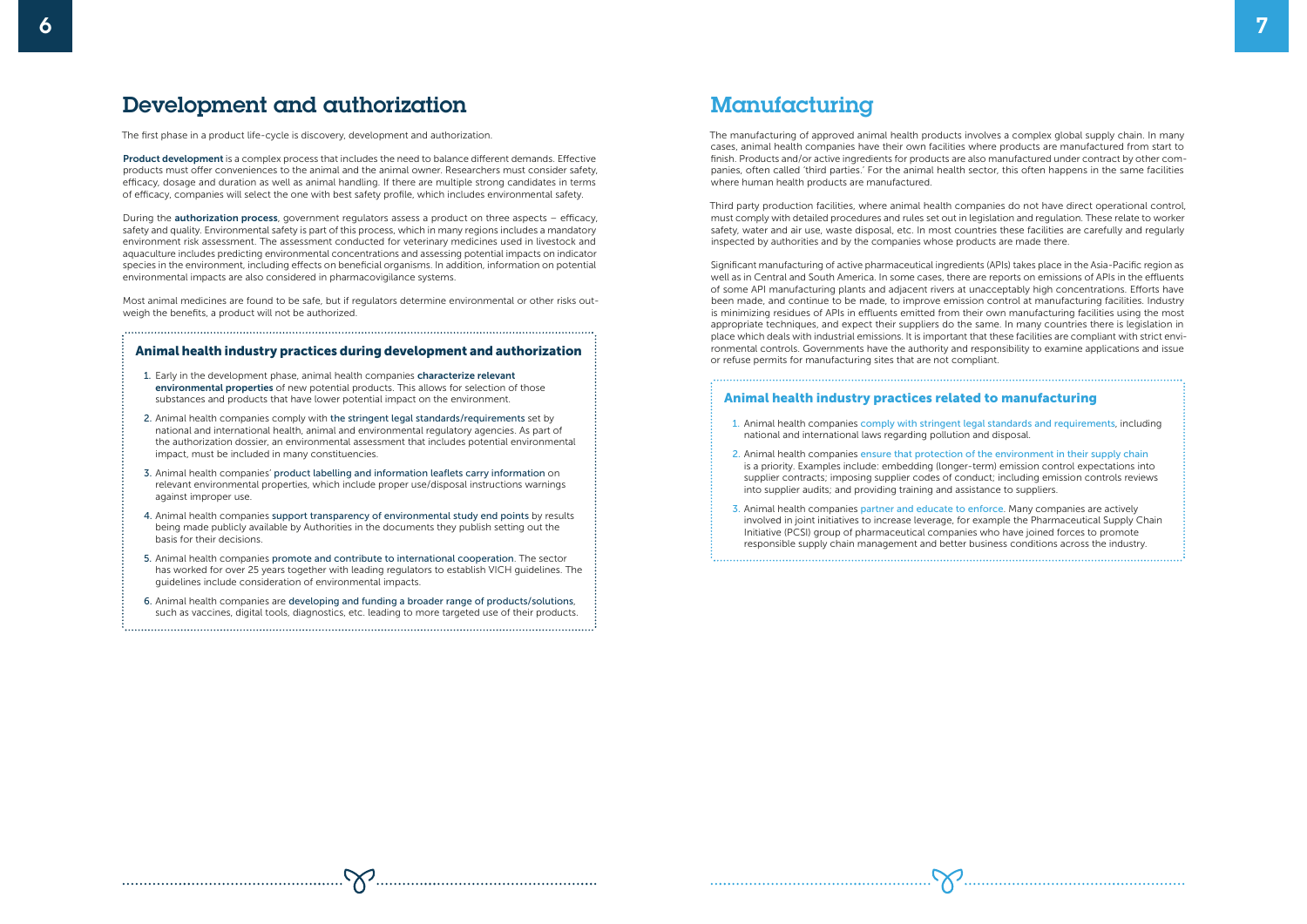# Limiting impact after use

While proper disposal largely prevents unused medicines from reaching the environment, animal excretion is an unavoidable pathway.

However, this can be well managed, which helps limit environmental impacts. Livestock manure, especially on large scale farms, is often collected on-farm, stored and/or treated (e.g. composting, allowing it to dry in the sun, or using it in biogas installations), and then used/sold as a crop fertilizer, while animals kept on pasture may excrete directly onto the soil.

Medicine residues still in the manure may leach into the soil over time and/or transfer into waterways. Throughout this slow and lengthy migration, different processes of chemical and biological degradation may occur that break down the medicine, which reduces their potential environmental impact.

The environmental risk assessment for livestock veterinary medicines undertaken by companies considers this pathway and potential harm to the environment. Additional label instructions or control can be specified by regulators and only animal medicines determined to be safe for the environment are approved.

In terms of the usage of antiparasitic products, there are concerns about impact on beneficial organisms like dung beetles. Regarding antibiotics there are questions about the potential spread of resistant bacteria through the environment. There are many gaps in our understanding of the role that the environment plays in AMR transmission and it is currently unclear whether manure from animals treated with antibiotics has any impact on public health or the environment.

#### Use and disposal

Although very limited, there are different pathways for animal medicines to enter the environment. This depends on the product, the target species and the use of the product. The use phase is the largest potential contributor to emissions into the environment, most notably through excretion.

Companies perform environmental risk assessments which focus on the use phase and consider the latest scientific guidance and knowledge. These risk assessments establish whether there is a need for additional label warnings or controls.

Although different countries have different systems, **disposal of unused products is not a major issue in** animal health sector. Companies strongly encourage compliance with national requirements and instructions for correct disposal are provided with all products.

Nonetheless, in both cases, there have been significant improvements in agricultural practice around the world that have led to positive impacts. These include controlling application of manure, more selective and targeted use of products and more responsible use.

Residues of various types of medicinal products have been detected in the environment in water, soil, air, and biota. However, the European Commission has stated, "*No clear link has been established between pharmaceuticals present in the environment and direct impact on human health*" 1 . The WHO has also said that "*adverse health impacts to humans are very unlikely from exposure to the trace concentrations of pharmaceuticals that could potentially be found in drinking water*" 2.

In addition, if a product is administered by a veterinary professional, unused medicines can also be taken back, used on other farms or disposed of responsibly. For companion animals, most medicines are administered at the veterinary clinic, but for the small fraction administered at home, veterinarians and product labels provide proper disposal instructions.

#### Animal health industry practices related to consumption and disposal

- 1. Animal health companies provide veterinary products with explicit details on their use and disposal. Such details are included on the packaging and disposal instructions vary per country depending on national regulations.
- 2. Animal health companies monitor any reported environmental incidents involving their products through pharmacovigilance systems, and take appropriate action.
- 3. Going beyond statutory requirements, companies proactively work to increase knowledge of the appropriate disposal of unused medicines in markets where this is not well organized.
- 4. Animal health companies undertake a range of activities related to antibiotics, such as promoting responsible use, joining food-chain coalitions undertaking specific reduction measures, informational activities and investment in the development of new products (vaccines, nutritional products, etc). As a result, the need for veterinary antibiotics is decreasing in major markets. Specific activities being undertaken by the animal health sector can be seen in the "*Roadmap to Reducing the Need for Antibiotics*" available at www.HealthforAnimals.org/Roadmap
- 5. Animal health companies undertake a range of activities related to antiparasitic products. These include responsible use guidance, encouragement of more targeted use of products, training of livestock and pet owners in correct use and product administration.
- <sup>1</sup> European Union Strategic Approach to Pharmaceuticals in the Environment, European Commission, 11 March 2019, https://ec.europa.eu/environment/water/water-dangersub/pdf/strategic\_approach\_pharmaceuticals\_env.PDF

 $\sum_{i=1}^{n}$ 

<sup>2</sup> Pharmaceuticals in drinking-water, World Health Organisation, https://apps.who.int/iris/bitstream/handle/10665/44630/9789241502085\_eng.pdf?sequence=1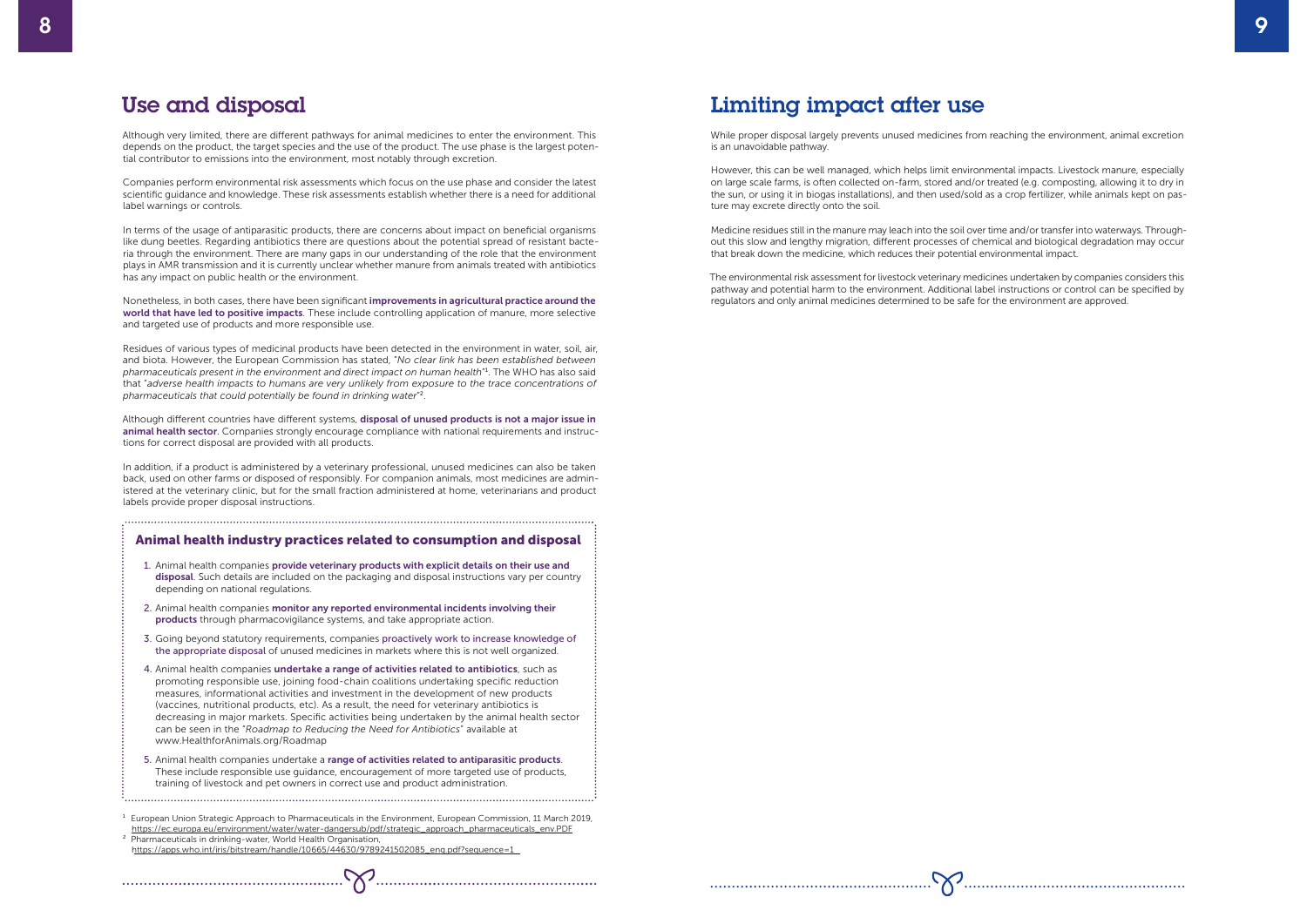# Environmental Protection: A Collective Responsibility

Protecting the environment requires action throughout a medicine's life cycle. Authorities, users, suppliers, veterinary professionals, farms, and retailers must be aware of their respective roles.

| <b>Development and authorization</b>                                                                                                                                                                                     |                                                                                               | <b>Manufacturing</b>                                                                                                                    | <b>Use and disposal</b>                                                                                                                                                                       |                                                                                                                                                                                                                   |                                                                                                                                                                                                                     |
|--------------------------------------------------------------------------------------------------------------------------------------------------------------------------------------------------------------------------|-----------------------------------------------------------------------------------------------|-----------------------------------------------------------------------------------------------------------------------------------------|-----------------------------------------------------------------------------------------------------------------------------------------------------------------------------------------------|-------------------------------------------------------------------------------------------------------------------------------------------------------------------------------------------------------------------|---------------------------------------------------------------------------------------------------------------------------------------------------------------------------------------------------------------------|
| Assess applications, including<br>the environmental impact<br>Apply risk mitigation measures<br>Set and enforce stringent<br>Publish decisions and the basis for<br>Actions that can be taken by Animal Health companies | Authorities:<br>Authorities:<br><b>Authorities:</b><br>legal standards<br><b>Authorities:</b> | <b>Authorities:</b><br>Set and enforce<br>stringent legal<br>standards<br><b>3rd party suppliers:</b><br>Comply with<br>legal standards | <b>3rd party suppliers:</b><br>Continuously<br>improve<br>environmental<br>emissions<br>standards<br><b>3rd party suppliers:</b><br><b>Strictly comply</b><br>with client codes<br>of conduct | Authorities:<br>Create systems for<br>proper disposal<br><b>Retailers:</b><br>Distribute authorized<br>products with<br>advice on usage<br><b>Veterinary:</b><br>Prescribe most<br>appropriate<br>products/dosage | Veterinary:<br>Collect unused<br>products or help<br>educate user on<br>proper disposal<br>User:<br>Proper use and<br>disposal according<br>to label<br>Farm:<br>Create and<br>implement manure<br>management plans |
| All:                                                                                                                                                                                                                     |                                                                                               |                                                                                                                                         |                                                                                                                                                                                               |                                                                                                                                                                                                                   |                                                                                                                                                                                                                     |
| Characterize relevant<br>environmental<br>properties                                                                                                                                                                     |                                                                                               |                                                                                                                                         |                                                                                                                                                                                               | Actions that can be taken by other stakeholders                                                                                                                                                                   |                                                                                                                                                                                                                     |
| <b>Assess potential</b>                                                                                                                                                                                                  |                                                                                               | <b>Comply with</b>                                                                                                                      | <b>Create strict</b>                                                                                                                                                                          |                                                                                                                                                                                                                   |                                                                                                                                                                                                                     |
| environmental<br>Evaluate substances<br>impacts and<br>with lower<br>review in dossier<br>environmental<br>impact<br><b>Create guidelines</b>                                                                            |                                                                                               | stringent legal<br>standards<br>and Good<br>Manufacturing<br><b>Practice standards</b>                                                  | supplier codes of<br>conduct, including<br>emission control<br>expectations                                                                                                                   | Provide guidelines<br>and education for<br>responsible use<br>and disposal                                                                                                                                        | <b>Partner with</b>                                                                                                                                                                                                 |
| for responsible use<br>Comply with<br>stringent legal<br>standards/<br>Generate relevant<br>requirements<br>end point data                                                                                               |                                                                                               | <b>Regular audits of</b><br>active ingredient<br>suppliers                                                                              | <b>Train suppliers</b><br>on compliance<br>and responsible<br>manufacturing                                                                                                                   | <b>Monitor incidents</b><br>through<br>pharmacovigilance<br>systems                                                                                                                                               | veterinary, farmer,<br>and other value chain<br>groups for improved<br>use and disposal                                                                                                                             |
| $\sum$                                                                                                                                                                                                                   |                                                                                               |                                                                                                                                         |                                                                                                                                                                                               |                                                                                                                                                                                                                   | $\sum_{i=1}^{n}$                                                                                                                                                                                                    |